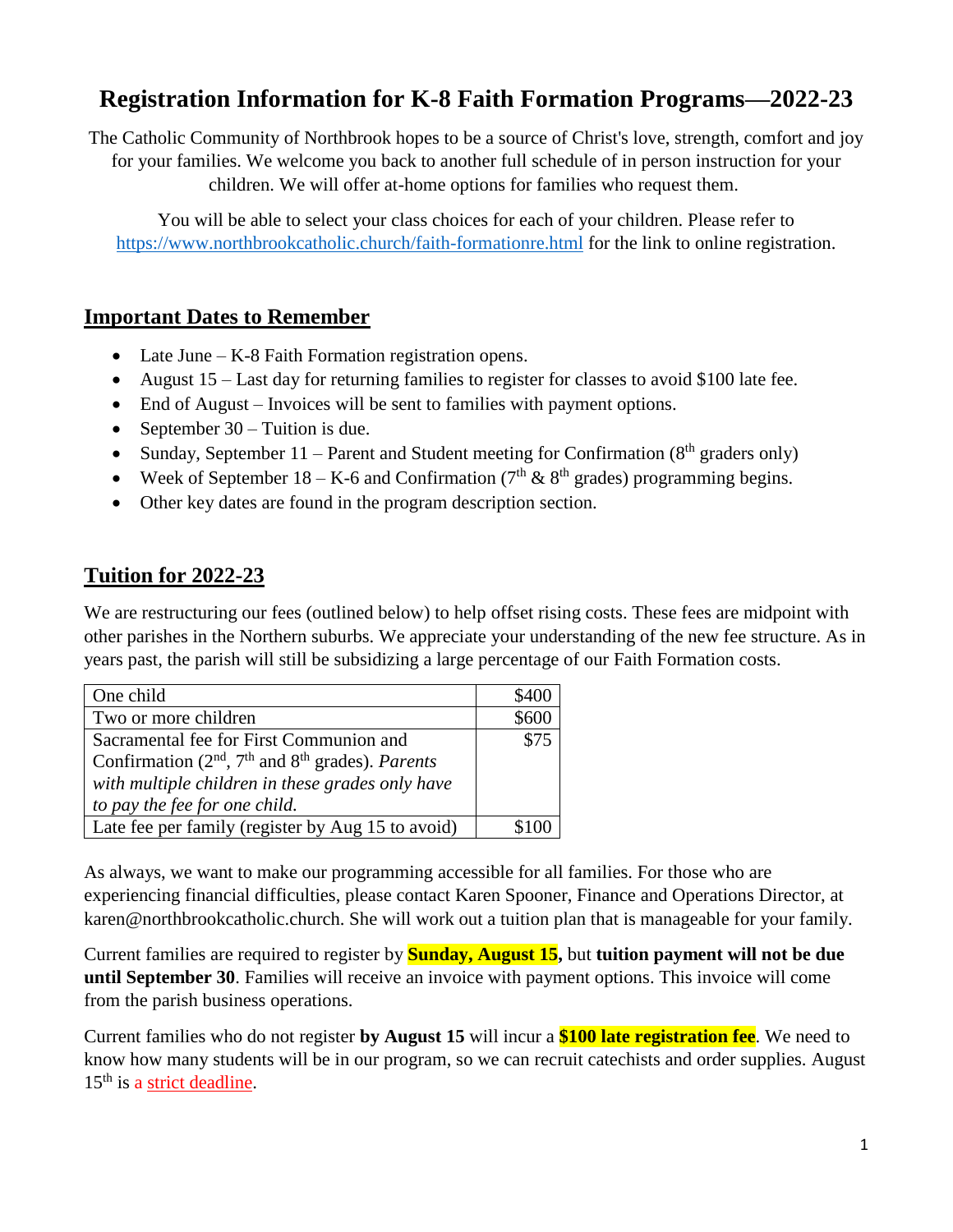# **Volunteering**

We understand a tuition increase might be a challenge for some families, so we are **increasing the benefits** for our **volunteer catechists** and **small group facilitators,** as well as creating more **volunteer positions that receive a tuition discount.**

Volunteers are vital to our K-8 programming. We cannot do this program without the time and talents of our parents and other parishioners. Our biggest needs are catechists in our K-6 program and for small group facilitators in our 7th and 8th grade Confirmation program. Catechists and small group facilitators get to learn about the Catholic faith right along with the kids, so there is no need to be afraid of these opportunities. Training is also provided.

| <b>Volunteer position</b>                              | <b>Discount</b>                      |
|--------------------------------------------------------|--------------------------------------|
| Catechist (Teaches in the K-6 program)                 | \$400 (\$100 discount in past years) |
| Catechist who team teaches (splits the class           | \$200                                |
| sessions with another volunteer)                       |                                      |
| Class assistant (Serves as a helper to the catechist)  | \$100                                |
| in the K-6 classrooms.)                                |                                      |
| Small group facilitator ( $7th$ & $8th$ grade program) | \$100 (\$50 discount in past years)  |
| Hall $\&$ parking lot monitors for K-6                 | \$50 for working 8 sessions          |

# **Volunteer Descriptions**

### **K-6 Catechist**

Catechists help bring our Catholic faith to life for our children. They do this with their presence, helpful natures, and fun and curious ways to engage the students. Catechists get to learn about their Catholic faith right along with the kids, so there is no need to be afraid of this opportunity. They follow a curriculum for planning lessons and then share the lesson with the children on either Sunday morning (10:45-12noon) or Tuesday evening (4:30-5:45 *or* 6:15-7:30), two to three times a month. Classes meet in St. Norbert School and run 1 hour and 15 minutes. Catechists receive **\$400 reduction in tuition (\$100 reduction in past years)** for their work and preparation **or \$100 cash gift** (for those without children in program). Specific training on how to use the Gospel Weeklies curriculum from the publisher is provided. Catechists will also meet regularly via Zoom with other catechists for support and to discuss best practices. The online Virtus/Protecting God's Children and Mandated Reporter trainings and background check are required.

Volunteers who wish to **team teach** (splitting the time in the classroom) will receive **\$200 reduction in tuition or \$50 cash gift** (for those without children in program).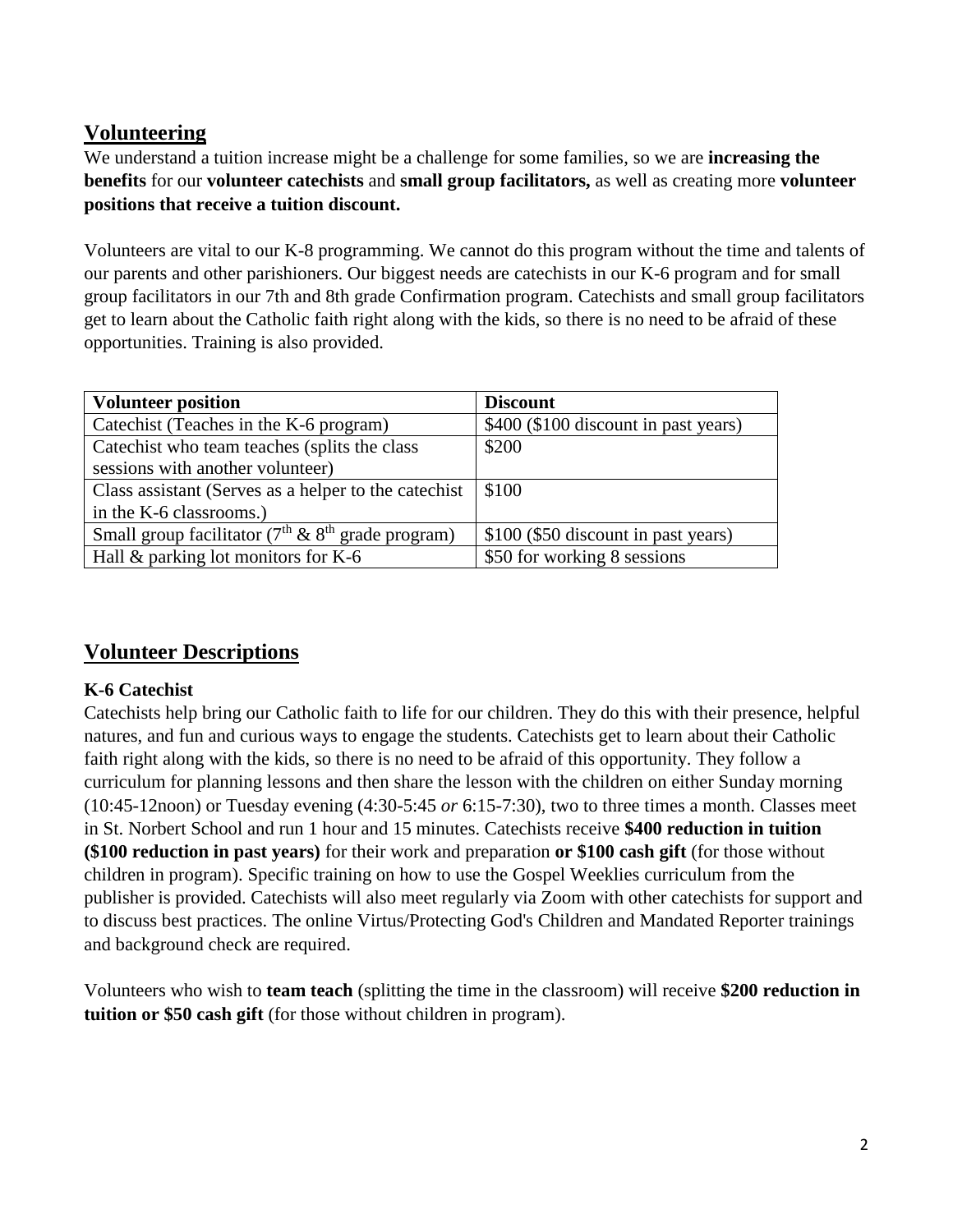#### **Assistant to the Catechist**

This position helps the catechists in the classrooms but does **not** have the responsibility of planning and presenting the lessons. Although anyone can volunteer in this capacity, this is an excellent opportunity for 8th graders who like working with kids and who need Confirmation Service Hours. Assistants receive **\$100 reduction in tuition or a \$50 cash gift** (for those without children in program). 8th graders who volunteer in this capacity can only earn volunteer service hours. The online Virtus/Protecting God's Children and Mandated Reporter trainings and background check are required for adults. Students, age 18 years of age or younger, who volunteer are exempt from the Virtus requirements.

#### **Called Small Group Facilitators (Confirmation formerly named Edge)**

Called facilitators are assigned a group of 7th or 8th grade students. They listen and participate in the main lessons that are presented by our Called leaders, and then they meet with their small groups of students (about 10) to discuss what the lesson is about. Facilitators do NOT plan or present the lesson- just lead a small group discussion and activities, which are already prepared for them. Called facilitators learn about our Catholic faith right along with the students. They just need an appreciation and love of our faith, a patience for working with middle school students, and a willingness to engage a group of young people in learning and discussing our faith. Called meets on Sunday evenings twice a month. Training is provided. Called facilitators receive **\$100 reduction in tuition (\$50 discount in past years)** for their work **or \$50 cash gift** (for those without children in program). The online Virtus/Protecting God's Children and Mandated Reporter trainings and background check are required.

#### **Techy Team Members** (K-6 program on Sunday mornings/Tuesday evenings)

Assist the Director or person in-charge in setting up the computers in the classrooms prior to the start of K-6 classes and help catechists with technology issues during class times. This is a perfect opportunity for 8th graders or high school students with strong skills in technology who need service hours.

**Hall and Parking Lot monitors** (K-6 program on Sunday mornings/Tuesday evenings) These volunteers are an adult presence in Grace Hall during the K-6 faith formation classes. They monitor the hallways, pick-up attendance sheets, contact the Director or person in charge if any issues arise, and monitor the parking lot when classes get out. These volunteers arrive 5-10 minutes before classes begin and stay until the children are picked-up by their parents. New this year--we will **offer a \$50 tuition discount** to those committed to working 8 Faith Formation sessions throughout the year. The online Virtus/Protecting God's Children and Mandated Reporter trainings and background check are also required for this role.

#### **Called Dinner and Parking Lot Volunteers**

Volunteers help with setting up and serving the pizza dinner and with light cleaning afterwards once or twice during the academic year. They also serve as parking lot monitors when the program is over. Volunteers arrive at 6 p.m. on Called Nights (Sundays) to help with meal set-up and then stay through the evening until the students are picked up, which is about 7:45-8 p.m.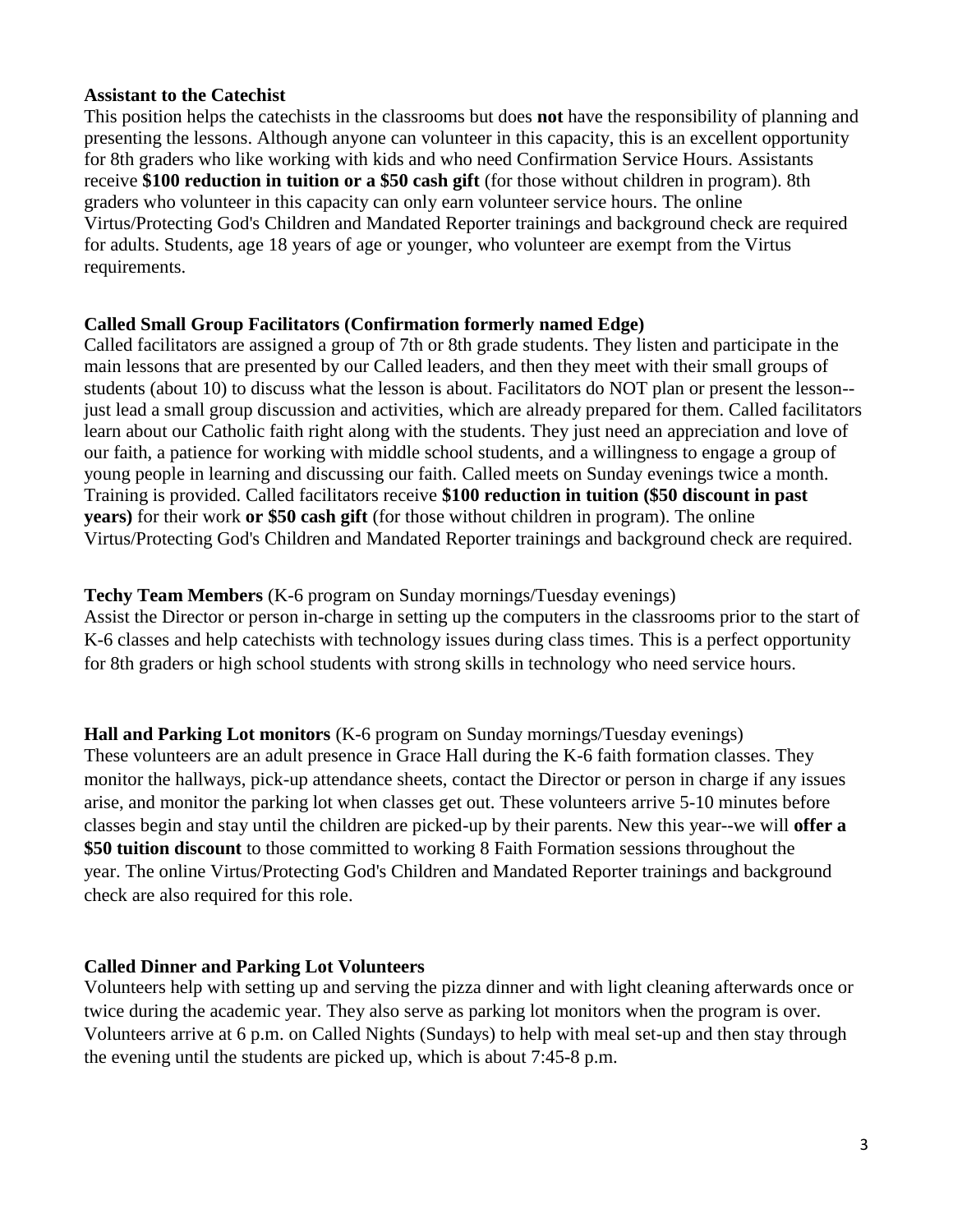# **Faith Formation Program Descriptions**

### **K-6 program**

Our K-6<sup>th</sup> grade program uses the Pflaum Gospel Weeklies curriculum that combines a complete catechesis of our Catholic faith with the liturgical life of the Church. The content of the program flows from each Sunday's Gospel and students learn their faith within the rhythms and seasons of the liturgical year. Every lesson goes home to involve parents (who hear the same Gospel on Sunday) making it easier for you to discuss topics with your children.

Classes are held two to three times per month on Sunday mornings after the 9:30 Mass (10:45 a.m. – 12 noon) and on Tuesday evenings  $(4:30 \text{ p.m.} - 5:45 \text{ p.m.} \text{ and } 6:15 \text{ p.m.} - 7:30 \text{ p.m.})$ . We try to avoid scheduling classes over school breaks and long weekends. We follow District #28 school schedule.

# **Called Confirmation Program for 7th and 8th grades (formerly named Edge)**

Called, our  $7<sup>th</sup>$  and  $8<sup>th</sup>$  grade Confirmation program, takes the students out of the classroom and brings them together for a youth group style experience. They meet in one large group for the primary lesson and prayer experience and also in small groups to discuss and make sense of what they learned about our Catholic faith. We primarily use the Pflaum *Gifted in the Spirit* curriculum, and will include some materials from Lifeteen's *Edge* and *Purpose* programs. (Since we are no longer solely using Edge materials, we have changed the name to *Called*, emphasizing that Jesus *calls us all* to be his disciples.)

Our Called Confirmation Program is designed to help our students…

- Realize they are beloved children of God with distinct gifts to serve others;
- Think critically about their faith and how to integrate it into their daily lives;
- Consider Jesus' invitation to accept his love and become his disciples.

The sessions begin after the Sunday 5 p.m. Mass with pizza at 6 p.m. and end with prayer about 7:45 p.m. The programming takes place in the church basement, as well as the church.

Students are expected to attend weekly Sunday Mass with their families. One easy option is to attend the 5 p.m. Mass on Sundays and the students can head directly to the Church Hall (lower level) at 6 p.m. for the start of the program.

The Parent-Student meeting for Confirmation **(8th graders only)** is **Sunday, September 11 at 6 p.m.** in the Church. Student responsibilities and important dates will be outlined during this meeting.

Currently we have no Confirmation date set for this year's incoming  $8<sup>th</sup>$  grade class. Normally it happens at the end of April. We will inform you as soon as we know.

Confirmation is a two year program. In order to be confirmed in the 8<sup>th</sup> grade, a student must have been enrolled in a Catholic Faith Formation program or a Catholic school in the  $7<sup>th</sup>$  grade. If your child missed the 7<sup>th</sup> grade instruction last year, we will enroll them in the online Chosen program and give specific chapters your child must do in order to be eligible for Confirmation in the 8<sup>th</sup> grade. Contact JoEllen at [joellen@northbrookcatholic.church](mailto:joellen@northbrookcatholic.church) for more information.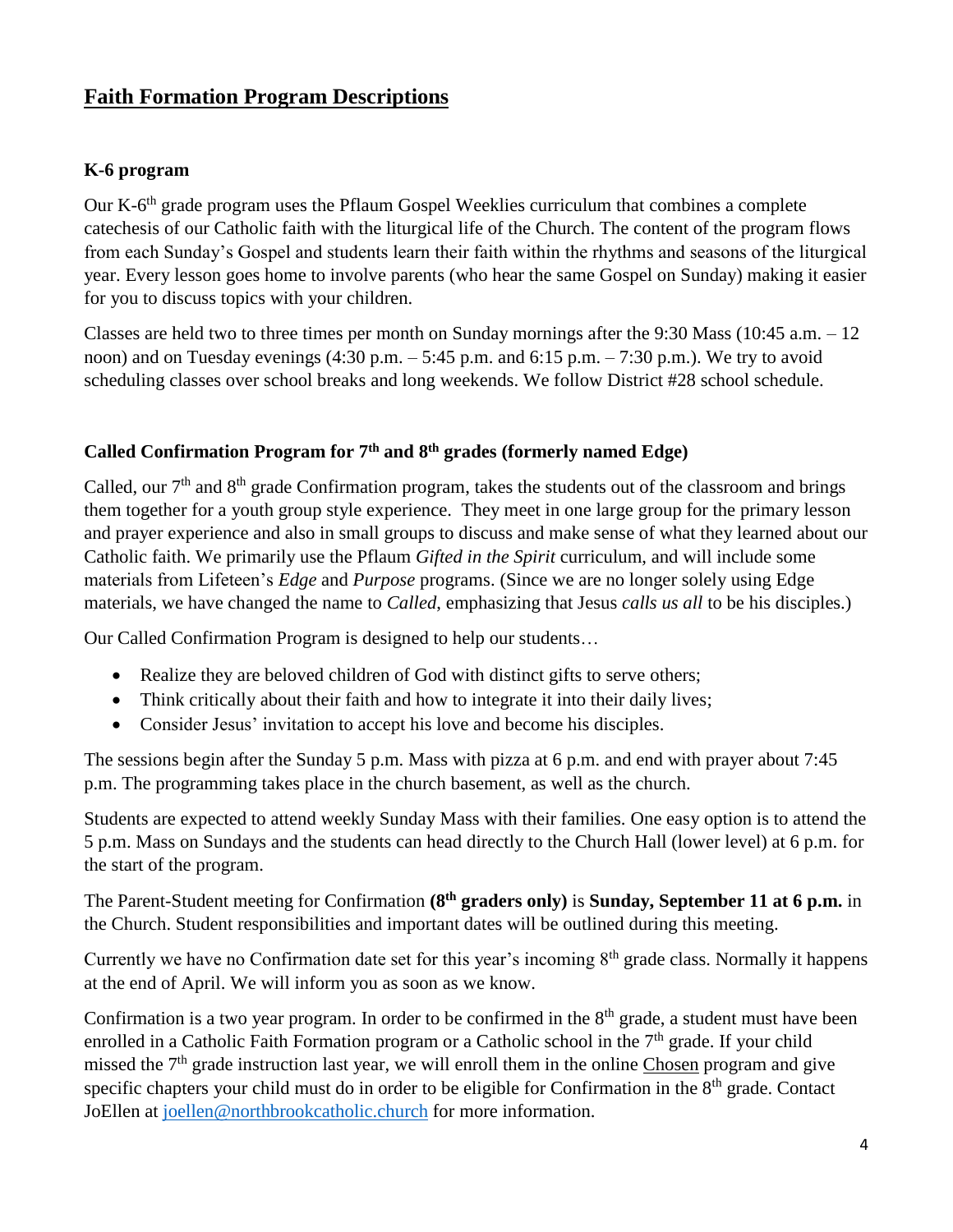### **Second Grade First Communion and First Reconciliation**

The preparation for First Communion and First Reconciliation is an exciting time for your children. They will finally get to *sit at the Big table* and receive the Eucharist along with the members of their family and friends. During the academic year they will learn about the true presence of Jesus in the Eucharist and how Jesus nourishes us in the sacrament. Likewise, they will learn about their responsibility of keeping their hearts open to the love of Jesus and how the sacrament of Reconciliation helps that. We will use a combination of resources for the sacramental preparation: *Blest Are We* text book and *Blessed First Reconciliation & First Communion* videos.

Traditionally, these sacraments are received during a child's second grade year. For those students who missed preparation due to Covid restrictions or other reasons, we will work with you to help your children catch-up with these sacraments. Parents should email JoEllen at [joellen@northbrookcatholic.church](mailto:joellen@northbrookcatholic.church) to arrange a discussion about the options.

Parents and other members of your family play an important role in helping form and prepare your children for these sacraments. It is important that you attend Sunday Mass as a family and to pray with your children every day. *An active prayer and faith life is a practice—it requires our movement, action and repetition to notice the benefits.*

A simple way to teach your kids some of our common Catholic prayers and begin a practice of praying with your children is to pray at bedtime. Download the common Catholic prayers to get started.

Important dates:

- Tuesday, October 11 at 6:30 p.m.: Belonging Ceremony for parents and child. Other family members are also welcome to attend.
- Sunday, October 23 at 10:45 a.m.: Parent (only) Meeting on Reconciliation (Mandatory for at least one parent)
- Saturdays, January 21 and 28 at 1:30 p.m.: First Reconciliation (Families will be able to select day in December.)
- Tuesday, March 7 at 6:30 p.m. Parent (only) Meeting on the Eucharist (Mandatory for at least one parent)
- Saturdays, May 6 and 13: First Communion Masses (Families will be able to select times/days in mid-year.)

### **Flocknote Messaging Service**

We use Flocknote for all of our Faith Formation communications to parents. Parents of all registered families will be entered into the Flocknote system automatically. You will receive an email to verify your participation.

The Faith Formation Office regularly sends at least one email through Flocknote to all of our families on a weekly basis during the academic year. Email providers work hard to eliminate junk mail from accounts, and sometimes these Flocknote messages get sent to junk files or bounced. If you are not receiving these emails, you should do the following: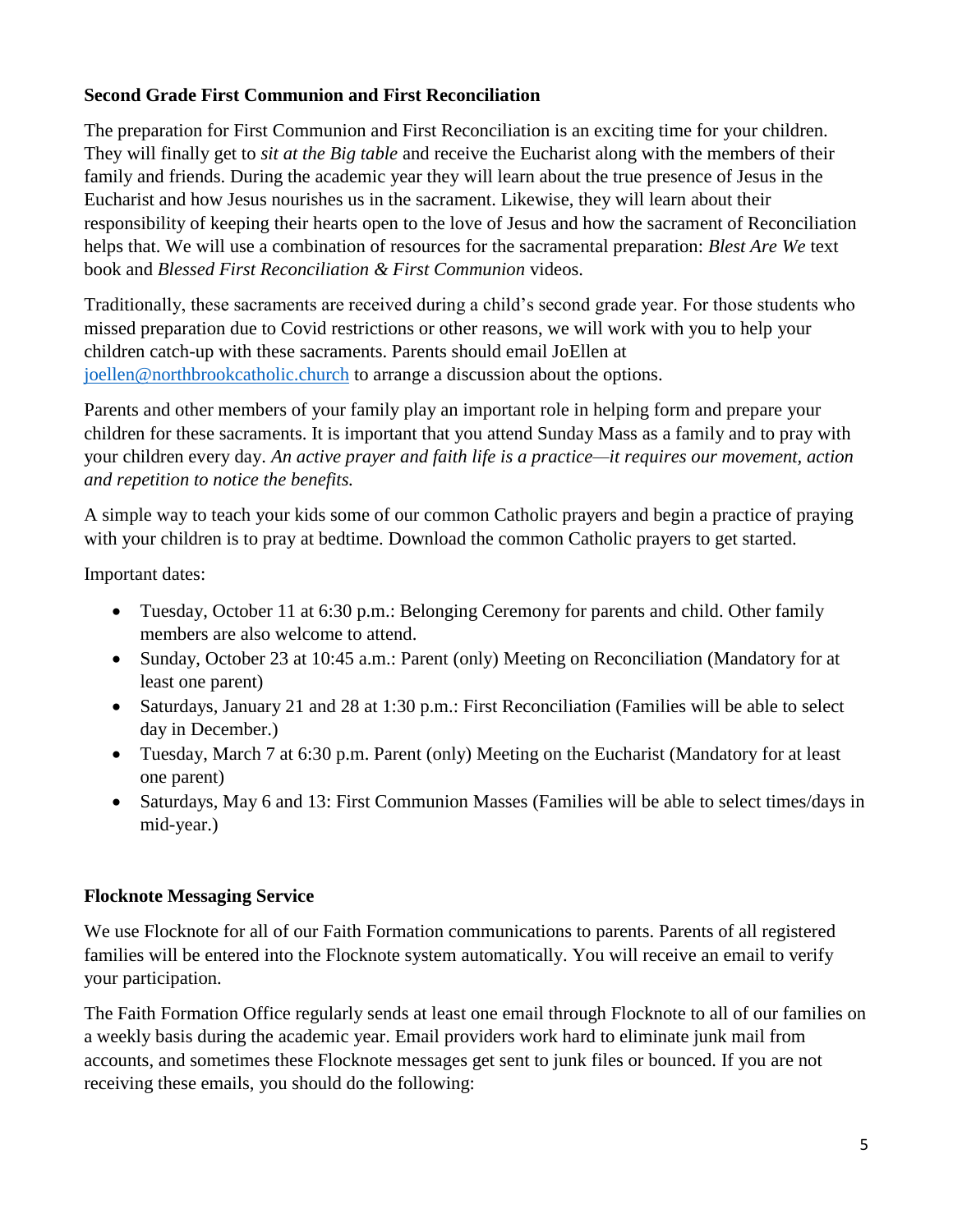- 1. Check your spam/junk/clutter folders. Sometimes the emails will be automatically directed there. If you do find Flocknote messages in your spam/junk folder, please move them to your inbox. This will help inform your provider that these are legitimate messages.
- 2. Add [mail@flocknote.com](mailto:mail@flocknote.com) to your Contacts. All of our communications will come through Flocknote and have a Flocknote email address—not our church email address. Adding the [mail@flocknote.com](mailto:mail@flocknote.com) will help your email provider to identify the Flocknote email as a legitimate message.
- 3. If you still do not receive our weekly messages, you need to contact our office and let us know as soon as possible. We do not want you to miss important communications.

If you ever "unsubscribe" to our Flocknote communications, you will need to provide another email address in order to receive our communications. Email messaging services like Flocknote will not be able to send to addresses that were unsubscribed.

### **Study at Home Programs**

Study at home programs are available for families whose schedules do not permit regular class attendance. Approval for registration into such programs is required. Parents who are interested in pursuing this option should email JoEllen at [joellen@northbrookcatholic.church](mailto:joellen@northbrookcatholic.church) to arrange a time for a conversation. The price for study-at-home programming is the same price for in-person classes.

# **Programming Dates**

### **Faith Formation 2022-23 Dates of K-6 Programming**

*If you also have children in the 7th & 8th grade Called Confirmation program, please know that the class schedules do not perfectly line up. During some months, K-6 meets 3 times. The confirmation program meets twice a month.*

- Classes: Sunday, Sept 18 and Tuesday, Sept 20
- Classes: Sunday, Sept 25 and Tuesday, Sept 27
- Classes: Sunday, Oct 2 and Tuesday, Oct 4
- **Parent Religious Ed\*** (Parent/Adult Faith Formation opportunity with OLPH & St. Catherine Laboure): Wednesday, Oct 5 from 7-8:30 at OLPH
- Classes: Sunday, Oct 9 and Tuesday, Oct 11 (No classes for  $2<sup>nd</sup>$  grade)
- Classes: Sunday, Oct 23 and Tuesday, Oct 25
- **Parent Religious Ed\*** (Parent/Adult Faith Formation opportunity with OLPH & St. Catherine Laboure): Wednesday, Nov 2 from 7-8:30 at St. Catherine Laboure
- Classes: Sunday, Nov 6 and Tuesday, Nov 8
- Classes: Sunday, Nov 13 and Tuesday, Nov 15
- Classes: Sunday, Dec 4 and Tuesday, Dec 6
- **Parent Religious Ed\*** (Parent/Adult Faith Formation opportunity with OLPH & St. Catherine Laboure): Wednesday, Dec 7 from 7-8:30 at St. Norbert Church
- **Faith & Family Night: Tuesday, December 13 (Christmas Pageant)**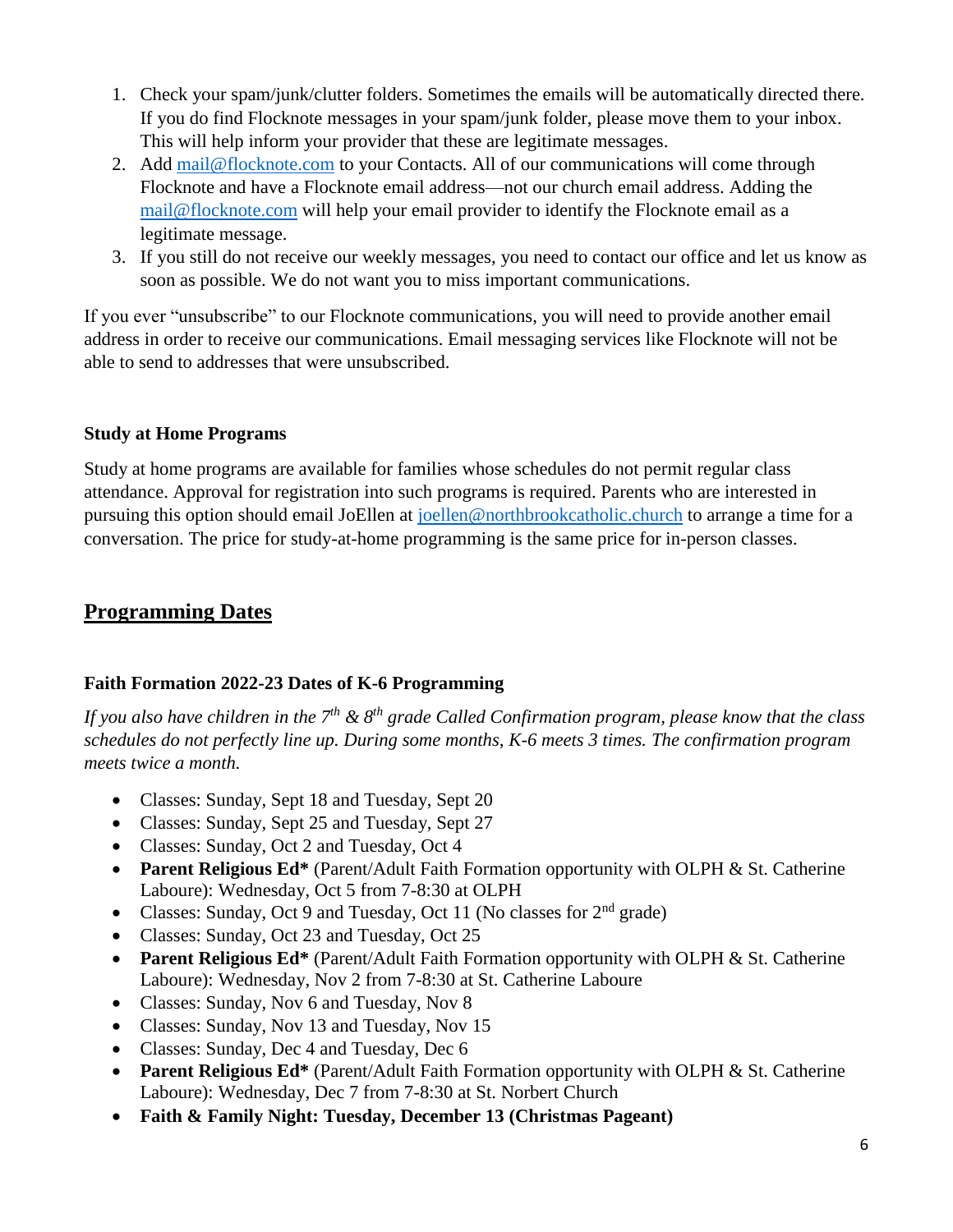- Classes: Sunday, Jan 8 and Tuesday, Jan 10
- Classes: Sunday, Jan 22 and Tuesday, Jan 24
- Classes: Sunday, Jan 29 and Tuesday, Jan 31
- **Parent Religious Ed\*** (Parent/Adult Faith Formation opportunity with OLPH & St. Catherine Laboure): Wednesday, Feb 1 from 7-8:30 at St. Norbert Church
- Classes: Sunday, Feb 5 and Tuesday, Feb 7
- Classes: Sunday, Feb 12 (Super Bowl) and Tuesday, Feb 14
- *Ash Wednesday, February 22*
- Classes: Sunday, Feb 26 and Tuesday, Feb 28
- **Parent Religious Ed\*** (Parent/Adult Faith Formation opportunity with OLPH & St. Catherine Laboure): Wednesday, Mar 1 from 7-8:30 at OLPH
- Classes: Sunday, March 5 and Tuesday, March 7
- Classes: Sunday, March 19 and Tuesday, March 21
- Spring Break from March 25-April 2
- *Easter—April 9*
- **Parent Religious Ed\*** (Parent/Adult Faith Formation opportunity with OLPH & St. Catherine Laboure): Wednesday, April 12 from 7-8:30 at St. Catherine Laboure
- Last Classes for Year: Sunday, Apr 16 and Tuesday, April 18
- **Faith & Family Night: Tuesday, May 16 (Pizza party)**

#### **Second Grade Programming Dates—Preparation for First Communion & Reconciliation**

- Belonging Ceremony: Tuesday, Oct 11 at 6:30 p.m. in the Church
- Parent (only) Meeting on the Significance of Reconciliation—Sunday, Oct 23 from 10:45-12 noon in the Church Hall (basement)
- First Reconciliations—Saturdays, Jan 21 and 28 from 1:30-3 p.m. at St. Norbert Church
- Parent (only) Meeting on the Significance of the Eucharist—Tuesday, March 7 from 6:30-7:30 p.m. in the Church Hall (basement)
- First Communion Masses—Saturdays, May 6 and 13 at St. Norbert Church

*\*New this year is a collaborative effort among OLPH, St. Catherine Laboure and St. Norbert/OLB. Parent RE nights are opportunities for parents to gather to learn about our Catholic faith and meet other parents from the three parishes. Light refreshments will be served.*

#### **Called Confirmation Session Dates (For 7th & 8th Grades)**

*If you also have children in the K-6 Faith Formation program, please know that the class schedules do not perfectly line up. During some months, K-6 meets 3 times. The 7th & 8th grade Called Confirmation program meets twice a month during the academic year.*

- Sunday, September 11:  $8<sup>th</sup>$  grade parent-student meeting
- Sunday, September 18: First Called Confirmation Session
- Sunday, September 25: Called Confirmation Session
- Sunday, October 9: Called Confirmation Session
- Sunday, October 23: Called Confirmation Session
- Sunday, November 6: Called Confirmation Session
- Sunday, November 13: Called Confirmation Session